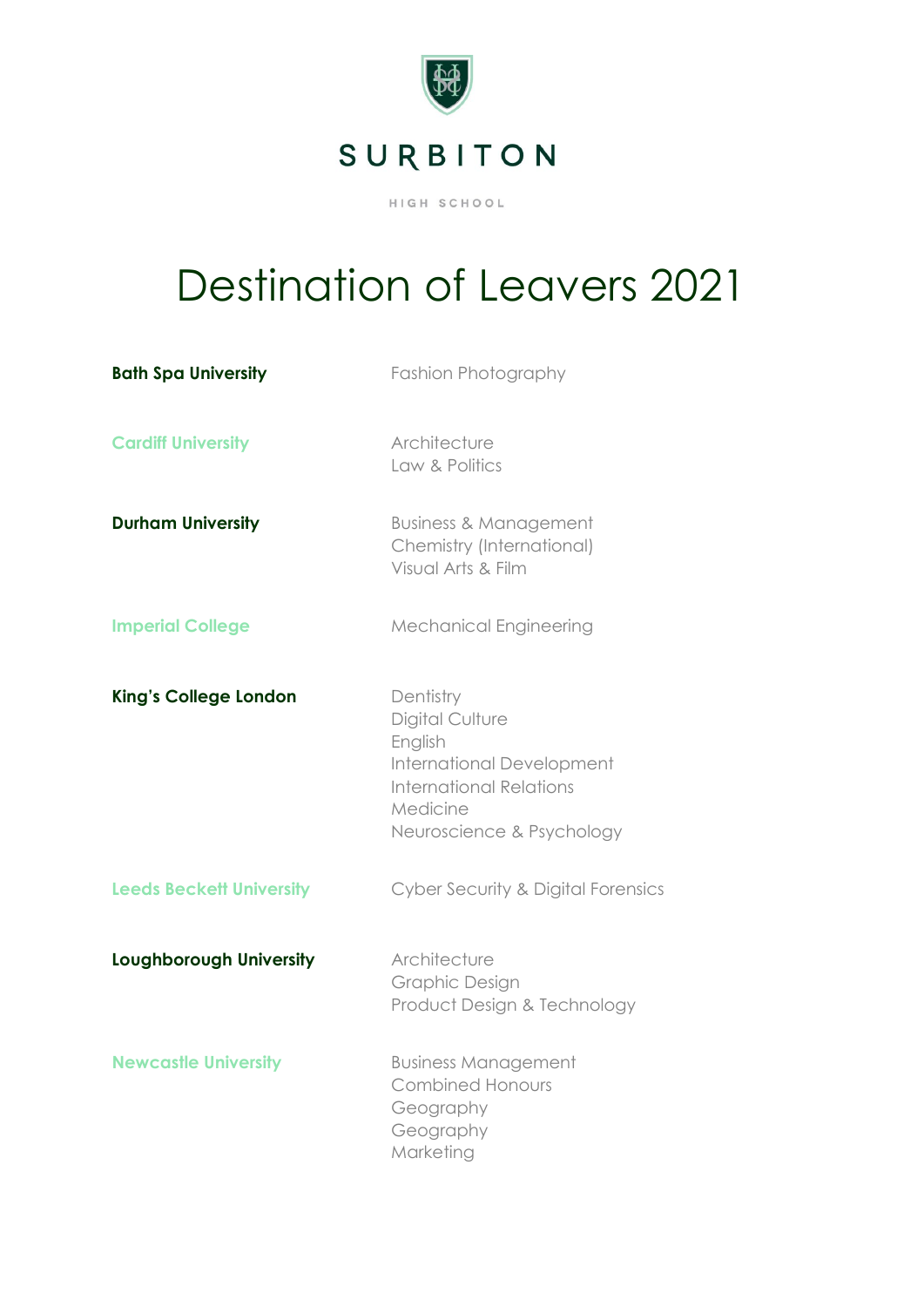

| <b>Nottingham Trent University</b>                   | Design for Stage & Screen                                                                                                                                                                                                                                                                                      |
|------------------------------------------------------|----------------------------------------------------------------------------------------------------------------------------------------------------------------------------------------------------------------------------------------------------------------------------------------------------------------|
| <b>Ravensbourne University</b>                       | Animation<br>Fashion                                                                                                                                                                                                                                                                                           |
| <b>Royal Holloway</b><br><b>University of London</b> | <b>Financial &amp; Business Economics</b>                                                                                                                                                                                                                                                                      |
| <b>Royal Veterinary College</b>                      | <b>Bioveterinary Sciences</b>                                                                                                                                                                                                                                                                                  |
| <b>University of the Arts</b>                        | <b>Fashion Journalism &amp; Content Creation</b><br><b>Fashion Marketing</b>                                                                                                                                                                                                                                   |
| <b>UCL</b>                                           | Archaeology<br>Economics                                                                                                                                                                                                                                                                                       |
| <b>University of Bath</b>                            | <b>Accounting &amp; Finance</b><br>Criminology<br>Management<br>Management with Marketing<br>Politics & International Relations<br><b>Politics &amp; International Relations</b>                                                                                                                               |
| <b>University of Birmingham</b>                      | Ancient & Medieval History<br><b>Business Management</b><br>Drama & Theatre Arts<br>English<br>History & Politics<br>International Business with Language<br>Law<br>Law with Criminology<br>Liberal Arts & Sciences<br>Liberal Arts & Sciences<br>Palaeontology & Geology<br>Sport, Exercise & Health Sciences |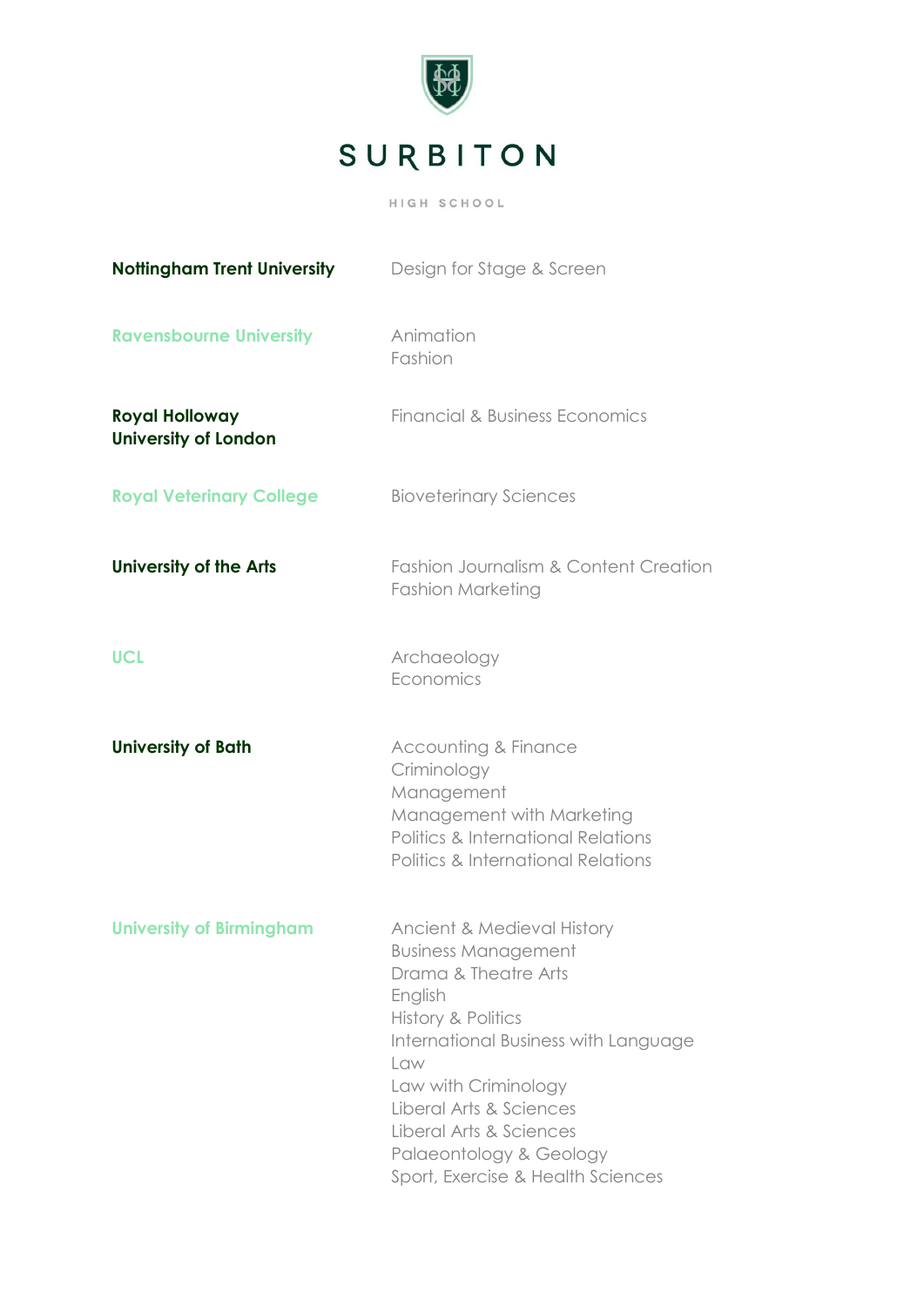

| <b>University of Brighton</b>  | International Business Management<br>Paramedic Science                                                                                                                                                                                                                                                                   |
|--------------------------------|--------------------------------------------------------------------------------------------------------------------------------------------------------------------------------------------------------------------------------------------------------------------------------------------------------------------------|
| <b>University of Bristol</b>   | <b>Biology</b><br><b>Chemical Physics</b><br>Economics<br>Economics & Mathematics<br><b>Engineering Mathematics</b><br>Mathematics<br>Mathematics with Study Abroad in Modern<br>Language<br>Psychology & Neuroscience<br>Veterinary Nursing & Companion Animal<br>Behaviour<br>Zoology                                  |
| <b>University of Cambridge</b> | Classics<br>Fine Art<br>Medicine<br>Philosophy                                                                                                                                                                                                                                                                           |
| <b>University of Edinburgh</b> | French & History<br>French & Linguistics<br><b>International Business</b><br>Philosophy & Theology<br>Sociology & Psychology                                                                                                                                                                                             |
| <b>University of Exeter</b>    | Business & Management with Industrial Experience<br>Economics & Finance<br>Film & Television Studies & Modern Languages<br><b>Flexible Combined Honours</b><br>Geography<br>International Relations & Modern Languages<br>Liberal Arts<br>Marketing & Management<br>Marketing & Management with Industrial<br>Experience |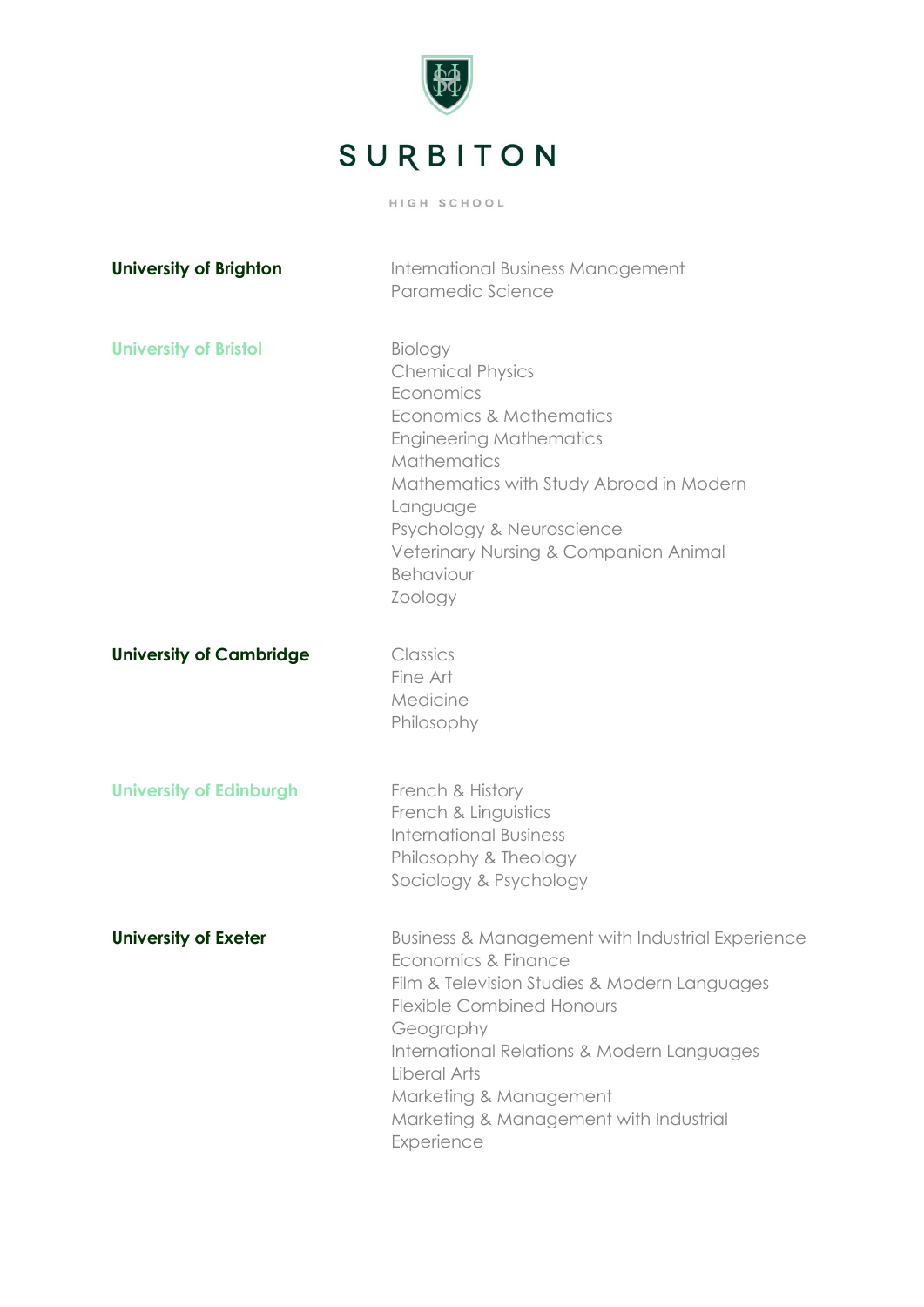

|                                 | Marketing & Management with Industrial<br>Experience<br>Medicine                                                                                                                                                                                                                                          |
|---------------------------------|-----------------------------------------------------------------------------------------------------------------------------------------------------------------------------------------------------------------------------------------------------------------------------------------------------------|
| <b>University of Leeds</b>      | <b>Business Management</b><br><b>Business Management</b><br>Drama<br><b>Fashion Design</b><br><b>Fashion Marketing</b><br>Fine Art with History of Art<br><b>International Business &amp; Marketing</b><br>Law<br>Liberal Arts<br>Modern Languages & Business<br>Modern Languages & English<br>Psychology |
| <b>University of Liverpool</b>  | <b>Biological &amp; Medical Sciences</b><br>Human Physiology<br>Philosophy                                                                                                                                                                                                                                |
| <b>University of Manchester</b> | <b>Adult Nursing</b><br>Biochemistry<br><b>Business Accounting with Industry Experience</b><br>Drama<br><b>Fashion Marketing</b><br>History of Art<br>International Management with American Business<br>Studies<br>Modern Language & Business & Management<br>Music                                      |
| <b>University of Nottingham</b> | Architecture<br>Criminology<br>Geography<br>Geography with Business<br>Law<br>Management                                                                                                                                                                                                                  |